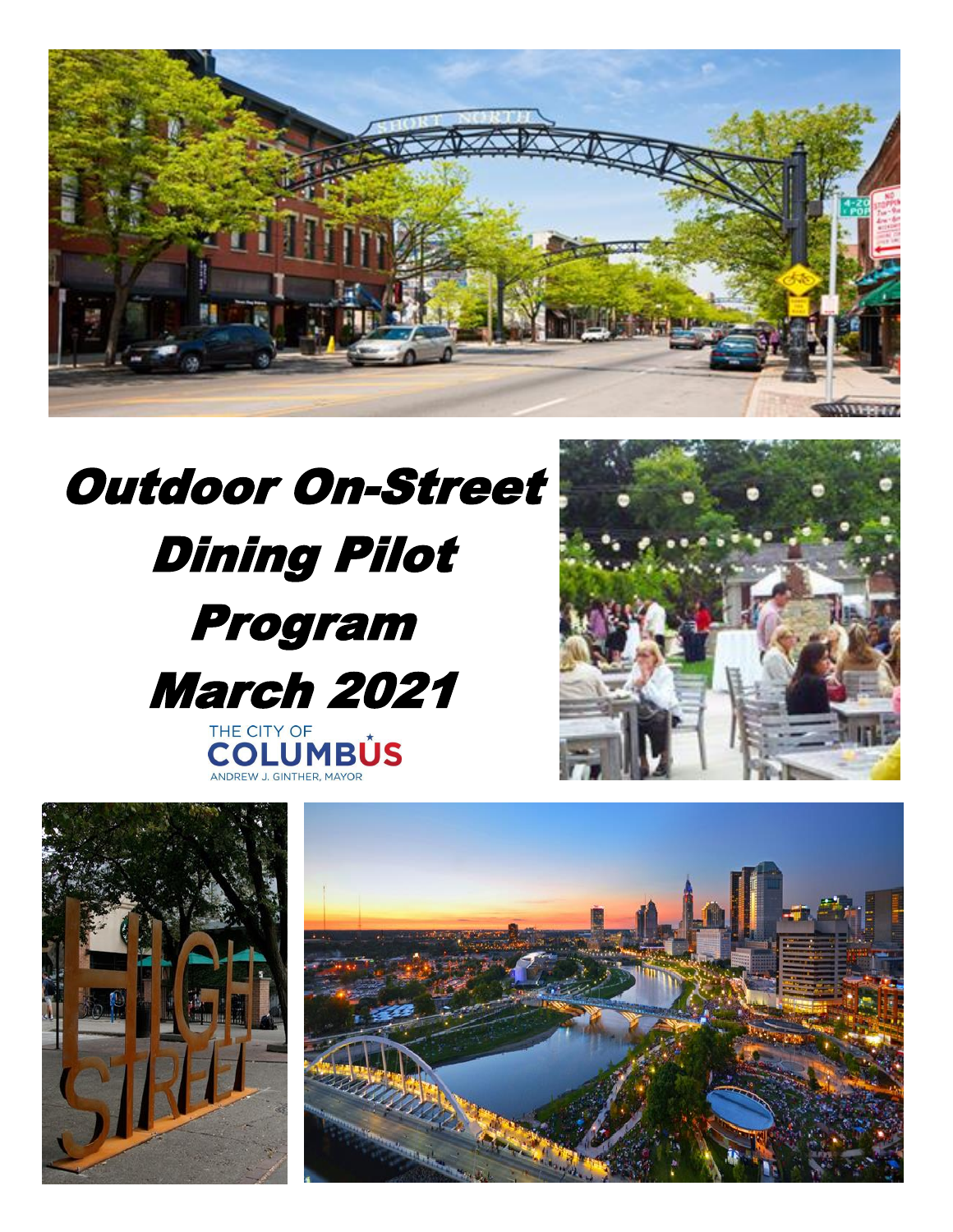#### **Guidelines for Outdoor On-Street Dining Pilot Program**

#### **1. Introduction**

In an effort to assist local restaurants during the Public Health Emergency Order declared by Mayor Ginther on March 18, 2020, via Executive Order 2020-01, the City of Columbus is continuing a pilot program that would allow restaurants to expand outdoor seating in Columbus. The state of Ohio has issued requirements applicable to the safe, gradual reopening of restaurants to the public (see Exhibit B). The City of Columbus seeks to promote safe operations of restaurants and bars by expanding options for increased social distancing and outdoor dining areas.

Beginning March 15, 2021, the continuation of the Outdoor On-Street Dining Pilot program will allow restaurants to apply for City approval to use the right-of-way (city streets) for temporary outdoor onstreet dining areas through October 31, 2021. Under the authority granted in Chapter 903 of the Columbus City Code, the Director of Public Service may allow the limited use and occupation of public sidewalk, or other real property within the public right-of-way and grant permission for such uses through the execution of a 903 Occupancy Permit. All Outdoor On-Street Dining areas permitted under this pilot program must comply with the requirements in this pilot and with state and local health requirements intended to slow or prevent the transmission of COVID-19, including, but not limited to six-foot separation, barriers (ie. Plexiglas or other material), facial covering requirements and guest seated unless entering and existing facility.

The Outdoor On-Street Dining Pilot program is being instituted at approved locations across the City in coordination with local businesses. The pilot program will enable the City to support local restaurants during the COVID pandemic, but also immediately start to identify traffic and pedestrian safety related issues that may be impacted by expanding outdoor on-street dining activities beyond the normal sidewalk dining permitted activities.

#### **2. Application Required**

Any company, corporation, persons or individuals wishing to temporarily use or occupy real property (parking lane) within the public right-of-way for outdoor on-street dining and placement of removable barricades in conjunction with said seating and/or dining must apply for and obtain written consent from the Director of Public Service or their designee.

Each application shall be reviewed by the appropriate Departments and Divisions within the City which may include but are not limited to the Departments of Public Service, Public Health, and Safety.

*Please note: the City of Columbus will waive all applicable fees including permit fees, lost parking revenue and the cost of the required water barriers. Upon application and site plan approval, the City will coordinate the placement and filing of the water barriers. While the City is the owner of the water barriers, the applicant is still liable per section 6 of these guidelines. Upon completion of the pilot program, the City will remove and resume ownership of the water barriers.*

## **3. Applicant Eligibility and Review Process**

In order to be eligible for a temporary Outdoor On-Street Dining Permit, the applicant must, at a minimum: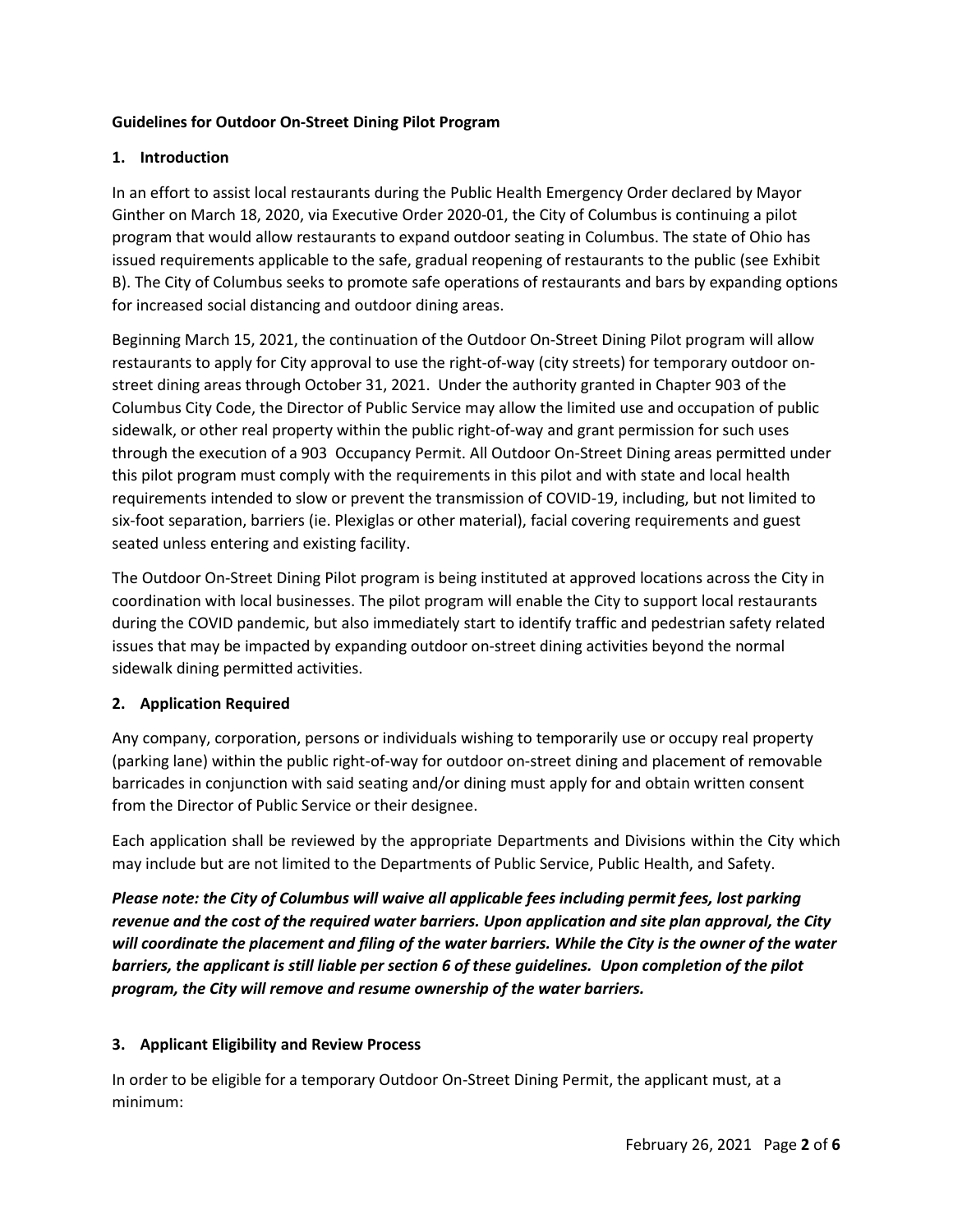- Submit a completed 903 Occupancy Permit Application a minimum of three (3) business days prior to the requested timeframe the outdoor on-street dining will be in the public right-of-way. The completed application must include the following at a minimum: On-Street Dining field must be selected and set to "YES", restaurant name, restaurant address and a twenty-four (24) hour emergency contact who is capable of responding at any time for repairs or removal of the dining area;
- Hold a valid certificate of occupancy for a restaurant operations adjacent to the area proposed for outdoor on-street dining;
- Attach a site plan to the application with the proposed layout of the outdoor on-street dining area in accordance with the requirements set forth in Sections 4 and 5 below;
- Provide proof of liability insurance in accordance with the requirements set forth in Section 6 below;
- Agree to the City's terms and conditions set forth in Section 8 below; and
- Obtain the required State of Ohio liquor approvals; if applicable.
- Be advised, prior to using the area specified in your application for its intended purpose, the applicant may need additional approvals, licenses and/or permits from Columbus Public Health and/or the Ohio Division of Liquor Control. It is the applicant's responsibility to obtain all required approves, licenses and/or permits prior to occupying the space.

All applications and/or questions shall be submitted online at [https://portal.columbus.gov/permits/.](https://portal.columbus.gov/permits/) Upon receipt of a completed application, the application shall be reviewed by the appropriate Departments and Division.

# **4. Location and Construction Provisions**

A. Certain on-street locations may not be eligible for use as an outdoor on-street dining area due to safety, public health, or traffic reasons. All locations must be in an existing parking lane and will be reviewed on a case-by-case basis.

The following factors will be evaluated by the City when determining location eligibility. City staff may suggest measures to address concerns, however, the City reserves the right to deny an application for one or more of the following reasons:

- Location is unsafe due to traffic speeds greater than 30 mph , poor visibility, narrow street (lack of buffer), or other safety issue(s) related to the proximity of motor vehicle traffic;
- Location is dedicated as one of the following: bus stops, two-wheeled vehicle parking, taxi zones, active valet zones, loading zones, car share zones, bicycle corrals, CoGo Bike Share stations, ADA accessible parking spaces, electric vehicle charging station parking spaces, streets with residential permit parking, emergency access parking and parking with peak hour restrictions;
- Location is not permitted within ten (10) feet of a fire hydrant;
- Parking space limitations:
	- o Parallel or angled parking spaces along the curb line only,;
	- $\circ$  Limited to the parking spaces in front of the restaurant and the length must be a minimum of two (2) feet less than the established parking space(s), unless written permission is received by adjacent property owner(s);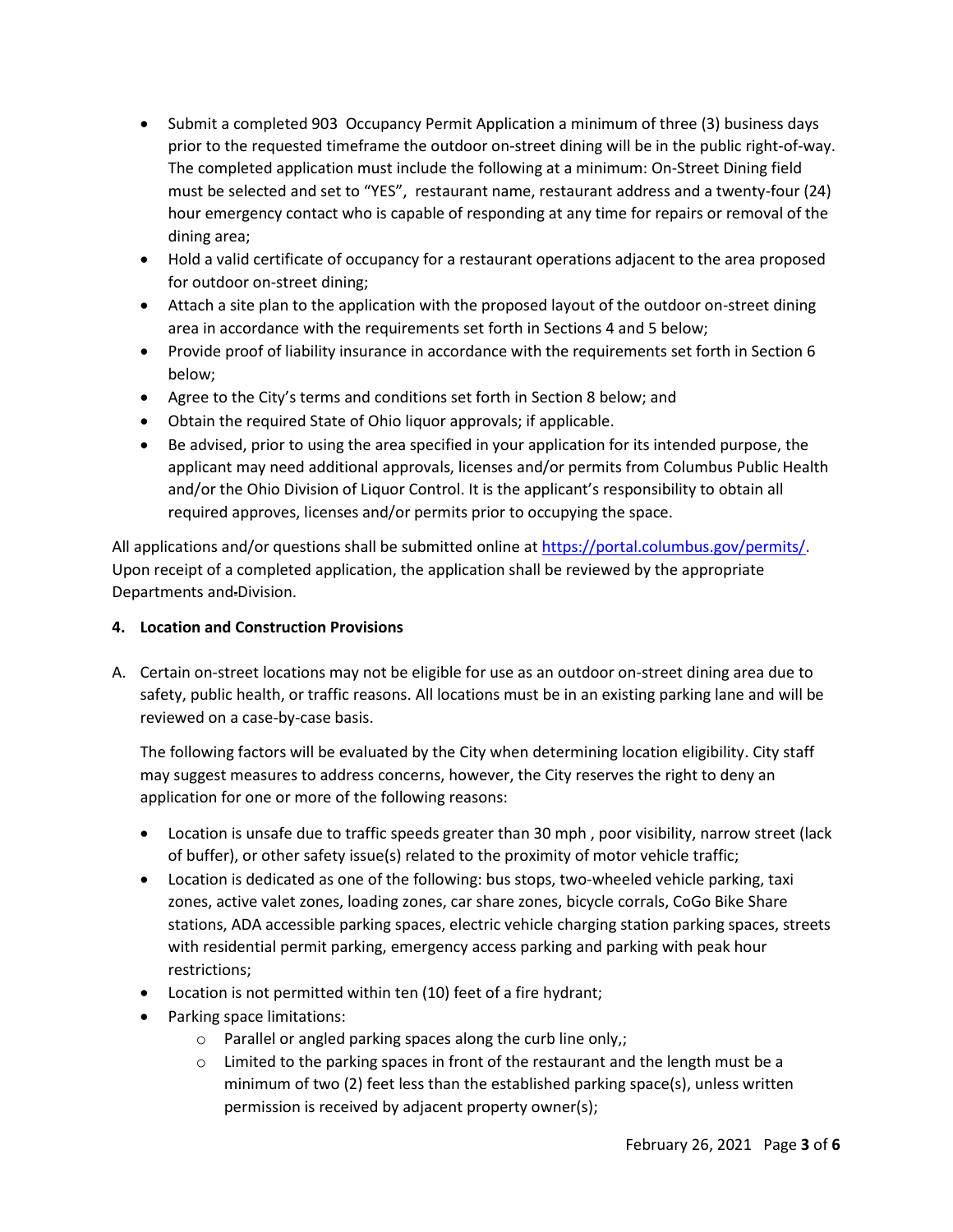- $\circ$  No more than six (6) foot wide and the width must be a minimum of two (2) feet less than the established parking space(s); and
- $\circ$  No more than seventy percent (70%), of the parking spaces on a block face may be used for outdoor on-street dining unless approved by the Director of Public Service.
- B. The following construction requirements must be met when setting up an outdoor on-street dining area:
	- Edge buffer to maintain distance between vehicular traffic and patrons. Buffers shall be crashworthy water-filled barrier (completely orange in color) or portable concrete barrier with proper end-treatments. White triple stacked reflectors must be attached to the barrier at 25" increments. Other crashworthy barriers may be considered pending review and consideration for approval. All barriers are at the expense of the applicant;
	- An ADA accessible route must connect the sidewalk to the On-Street Dining area surface, wheelchair turning space, and wheelchair resting space. The path must be a minimum of fortyeight (48) inches wide at the sidewalk. Once on the dining surface, the path must be a minimum of thirty-six (36) inches wide; and
	- No bolting, drilling, adhesives, or attachments are permitted in the roadway or sidewalk.

# **5. Site Plan**

As part of the application process, the applicant must submit a hand drawn or digital detailed Site Plan that includes the following general requirements:

- Provide a fully dimensioned site plan showing location, length/width of the proposed area, including driveways, utility poles, hydrants, parking meters, street signs including the restriction, bus stops, trash/recycling receptacles, street furniture, etc. within 10 feet of the location.
- The width of the outdoor seating area shall not exceed the width of sidewalk frontage of the property owner's or applicant's property.
- The tables, chairs and removable barriers must never restrict the clear path of egress from the main entrance of the restaurant or from egress paths of the adjacent properties to the sidewalk. Curb ramps must not be restricted.
- Include any potential impacts that your proposed outdoor seating would have on the functions of adjacent buildings within the block face, showing any doors, stairs and/or fire escapes.
- Show location and material of ramps to be installed if needed to provide accessible seating at street elevation.

## **6. Liability and Insurance Requirements**

The applicant shall acknowledge acceptance of the premises in "as is" condition with absolutely no warranties, implied or expressed, by the City as to the condition or suitability of the on-street dining location for the intended use. The granting of a permit does not relieve the applicant from liability for any damage that might occur to the public sidewalk or other real property within the public right-of-way as a result of their use or occupancy of said on-street dining location. Additionally the individuals obtaining a permit shall indemnify and hold harmless the City and all of its agents, employees and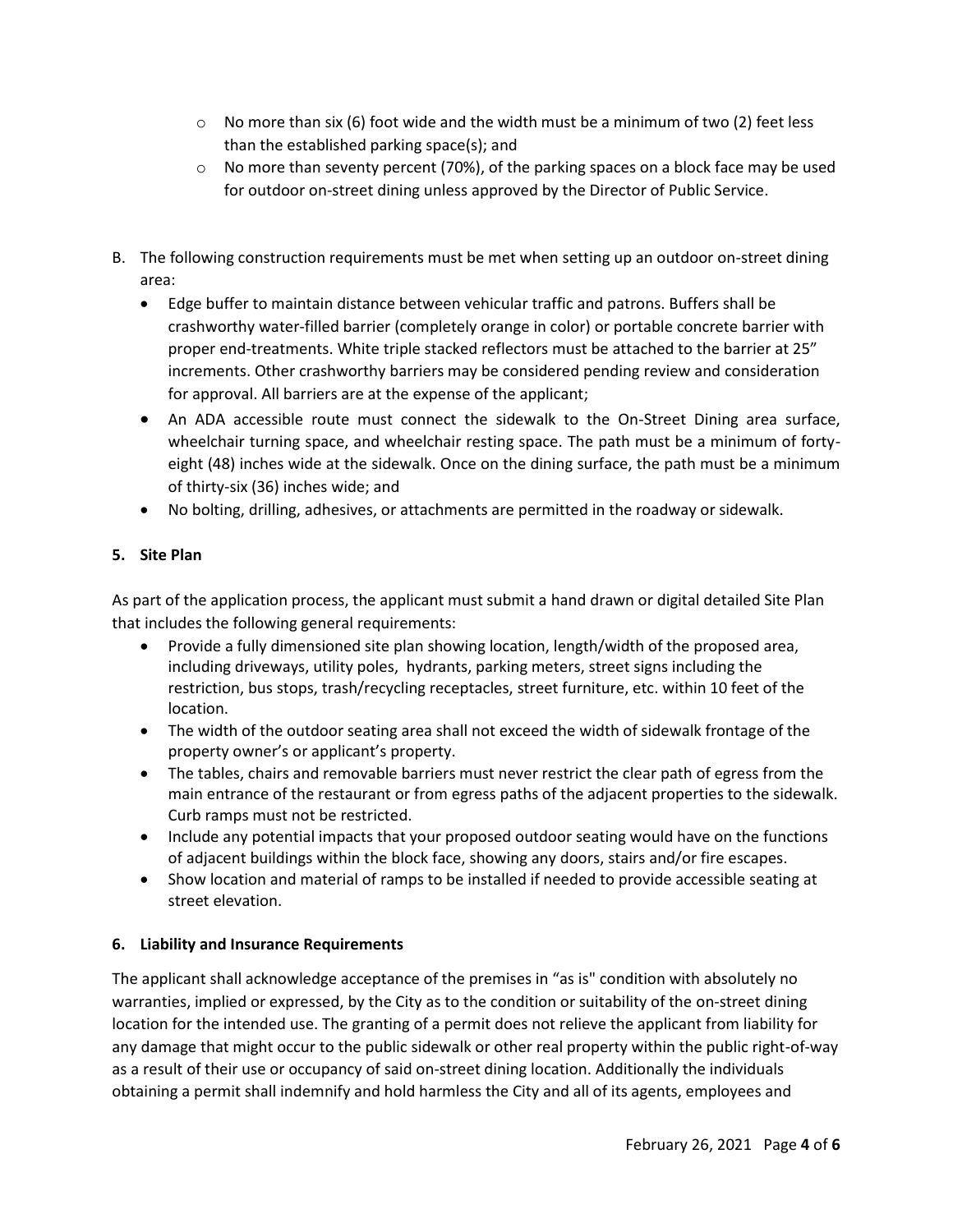representatives from and against all claims, damages, losses, suits and actions, including attorney's fees, arising or resulting from the use of the on-street dining location by the them, their agents, representatives, employees, patrons, customers, business invitees and guests or any other person or persons who may use said premises. Further, the applicant shall obtain liability insurance in the amount of \$1,500,000.00 and shall name the City as an additional insured on said policy. A copy of the Certificate of Insurance shall be provided to the City and shall become a part of any permit issued by or on behalf of the City.

# **7. Removal of Outdoor On-Street Dining**

If such permit is revoked or terminated for any reason, other than an emergency, the items installed pursuant to the Pilot program shall be removed at the sole expense of the Applicant within five (5) days of receipt of a written notice to remove. Failure to remove such facilities shall result in the City removing the facilities with the cost of such removal being assessed to the Applicant.

## **8. Terms and Conditions**

**GENERAL TERMS AND CONDITIONS.** Applicants must comply with these General Terms and Conditions attached as Exhibit A. In addition, applicant must acknowledge that the 903 Permit is a revocable permit authorizing temporary, revocable permissions to operate outdoor on-street dining areas. This program does not create a private right to occupy the public right-of-way or diminish the Director of Public Services' authority to oversee and manage the use public right-of-way in the City's best interests. This temporary revocable permit for outdoor on-street dining is subject to modification or revocation at the City's sole discretion.

**OPERATING TERMS AND CONDITIONS.** The applicant shall agree to the following specific operating conditions:

- Applicant agrees to comply with and enforce customer compliance with the state's requirements for restaurant and bar operations.
- Applicant acknowledges that the application will be rejected, or the permit withdrawn if the City in its sole discretion, determines that the on-street dining site presents significant safety or traffic circulation concerns.
- Applicant agrees that it will comply with all required liquor laws and be responsible for coordinating compliance with applicable local and state authorities.
- Applicant agrees to remove all amenities and return permitted area to its original condition upon expiration of the permit.

# **Exhibit A – General Terms and Conditions**

Each person receiving permission to establish outdoor on-street dining in the right-of-way ("Permittee") agrees to abide by the following standard terms and conditions of approval:

**1. COVID-19 Health Requirements and Other Standard Conditions.** The Permittee shall comply and further shall cause its employees, agents, guests, invitees, and contractors to comply with all state and local orders addressing public health and social distancing, including any joint orders issued by the Mayor of the City of Columbus and the City of Columbus Health Department concerning the establishment of outdoor on-street dining in the right-of-way. This shall include requirements governing social distancing, face covering, and other requirements for restaurants from the State of Ohio in